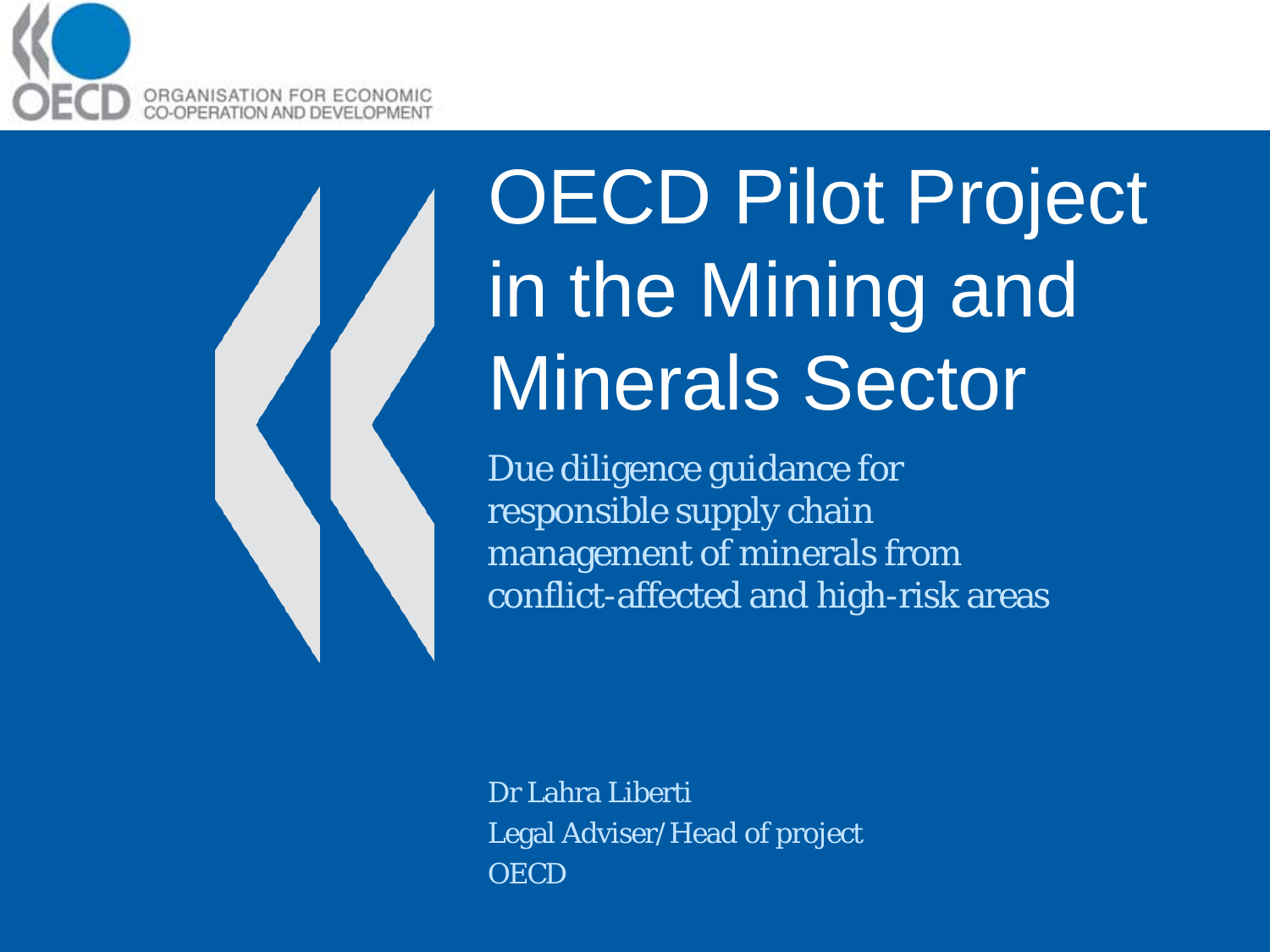

## **Overview**

- Background on the project
- Outcomes of the expert meeting (Paris, 28 April 2010)
- Terms and definitions and Due Diligence Framework
- Identification of risks in the minerals supply chain
- Due diligence steps 1-5
- The way forward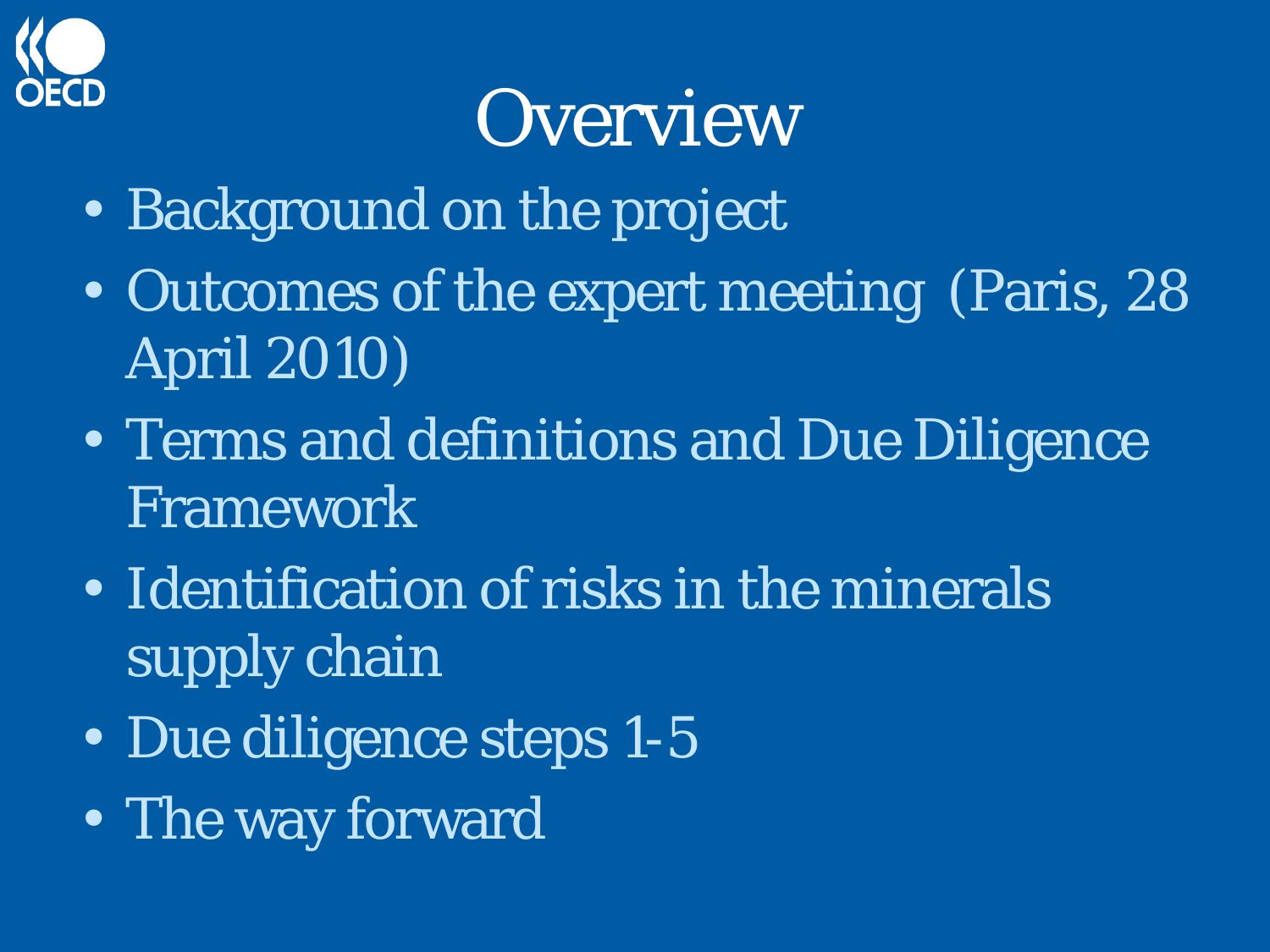

## Background

• The OECD pilot project on due diligence in the mining and minerals sector is part of the follow-up initiatives to the 2002 Final report of the Panel of Experts on the Illegal Exploitation of Natural Resources and Other Forms of Wealth of the Democratic Republic of the Congo, providing for allegations of violations of the OECD Guidelines for Multinational Enterprises by companies operating or sourcing minerals from the DRC.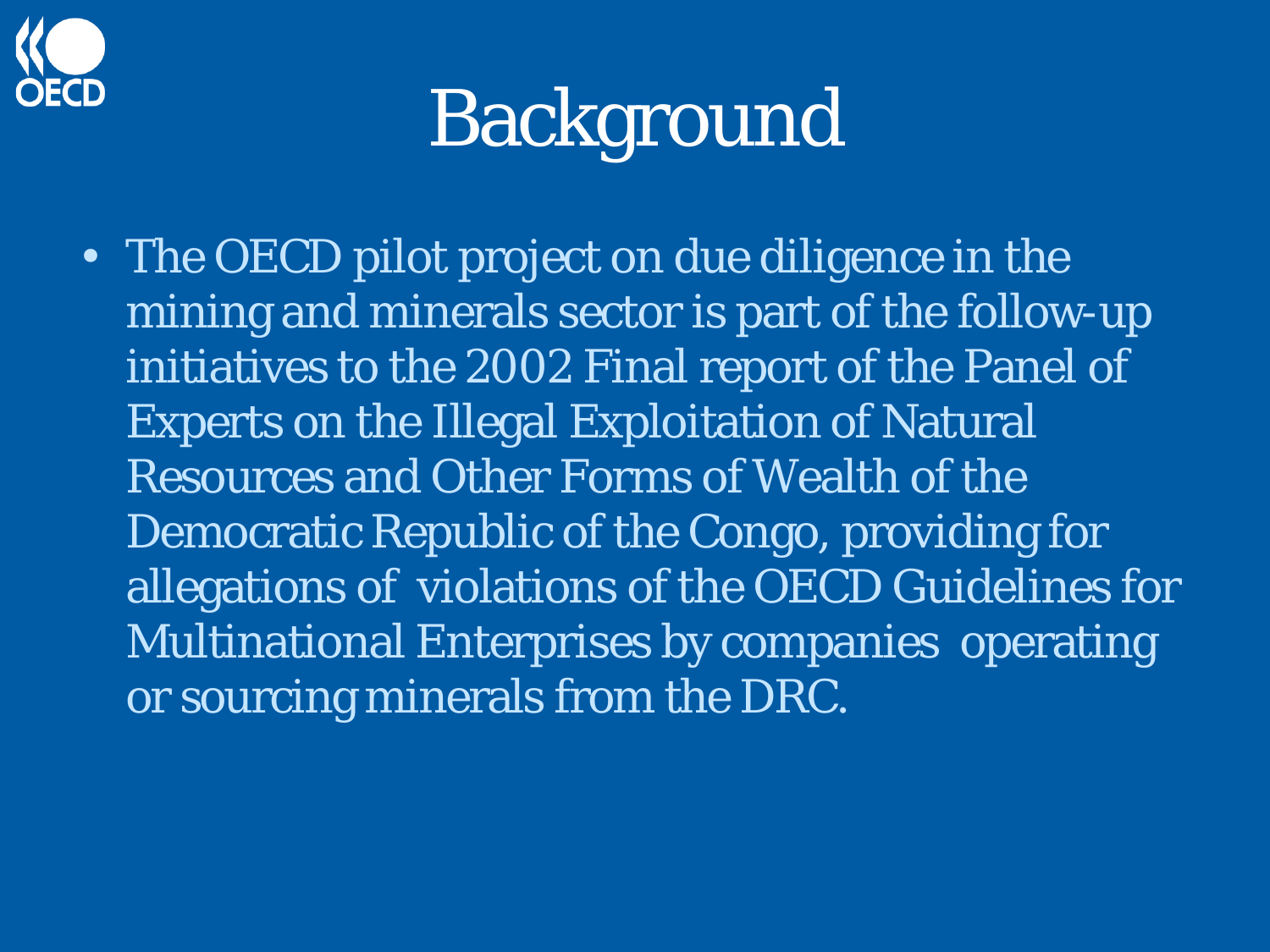

# Background

- Since the publication of the UN report, the OECD has intensified efforts to promote responsible investment and trade, by fostering the integration of sustainable management of natural resources into core corporate strategies through due diligence procedures.
- It is against this background that in October 2009 the pilot project on due diligence in the mining and minerals sector was jointly approved by the OECD Development Assistance Committee and the OECD Investment Committee.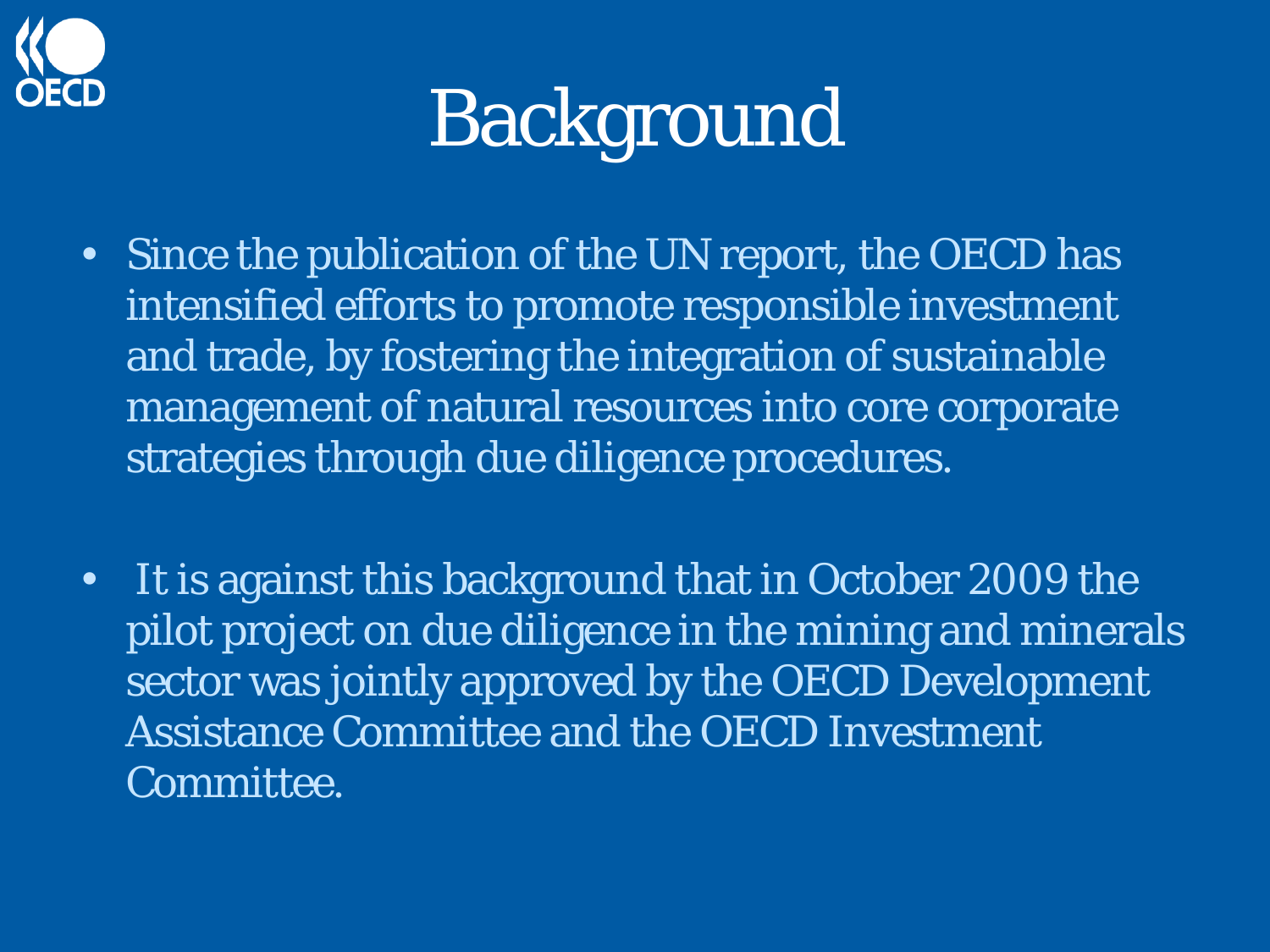

# Outcomes of the expert meeting (Paris, 28 April 2010)

- The OECD hosted an expert meeting of the OECD-hosted working group on 28 April 2010 to review the draft due diligence guidance for responsible supply chain management of conflict minerals. OECD and African countries, industry and civil society organisations were well represented.
- The OECD-hosted working group is an open and inclusive platform in which home and host states, international organisations, industry and trade organisations, mining and metal companies, and civil society organisations, have committed to make substantial contributions according to their role and expertise by offering critical analysis, sharing their experience and deriving concrete solutions.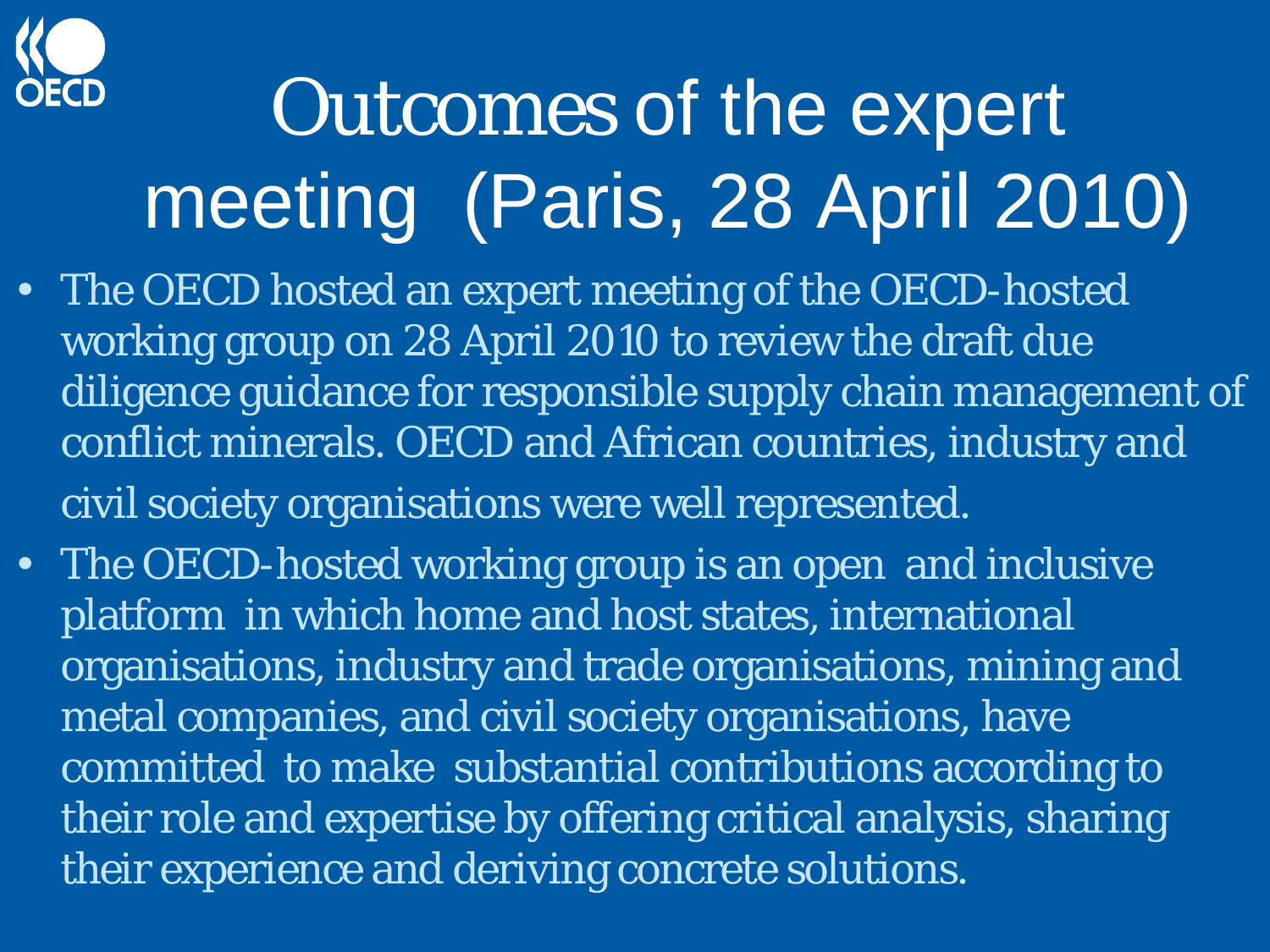# Outcomes of the expert meeting (Paris, 28 April 2010)

- Participants commended the draft guidance and recognised its added-value as it provides a global framework on responsible supply chain management of conflict commodities encompassing all actors involved, beyond mineral, country or regional specific initiatives.
- Participants adopted the due diligence framework structured around five procedural steps.
- Participants also highlighted that the draft guidance would play the key role of bringing together and clarifying standards for international corporate supply chain management, thus providing a coherent and comprehensive framework for specific implementation initiatives. Benefits include: reduced costs for the business community, harmonisation of approaches and the provision of clear expectations of corporate behaviour across the entire supply chain.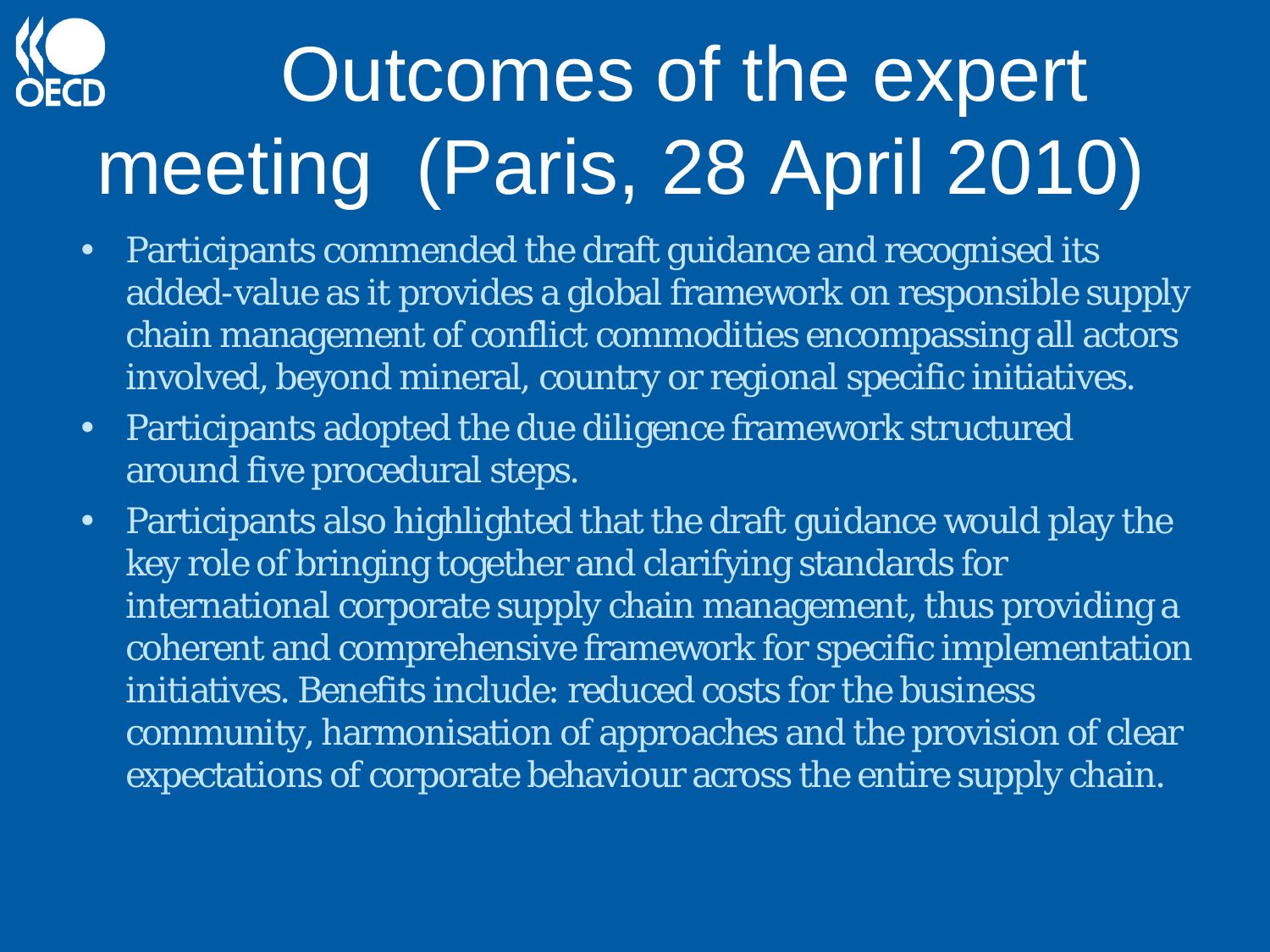

### Terms and definitions

- "Supply chain" refers to the system of all activities, actors and services necessary for moving the mineral from the site where the mineral is sourced downstream to the end consumer.
- "Due diligence" means the steps companies should take to ensure they do no harm to themselves (reputational and liability risks) and third parties directly or indirectly affected by their operations or by the relationships of upstream actors in the supply chain.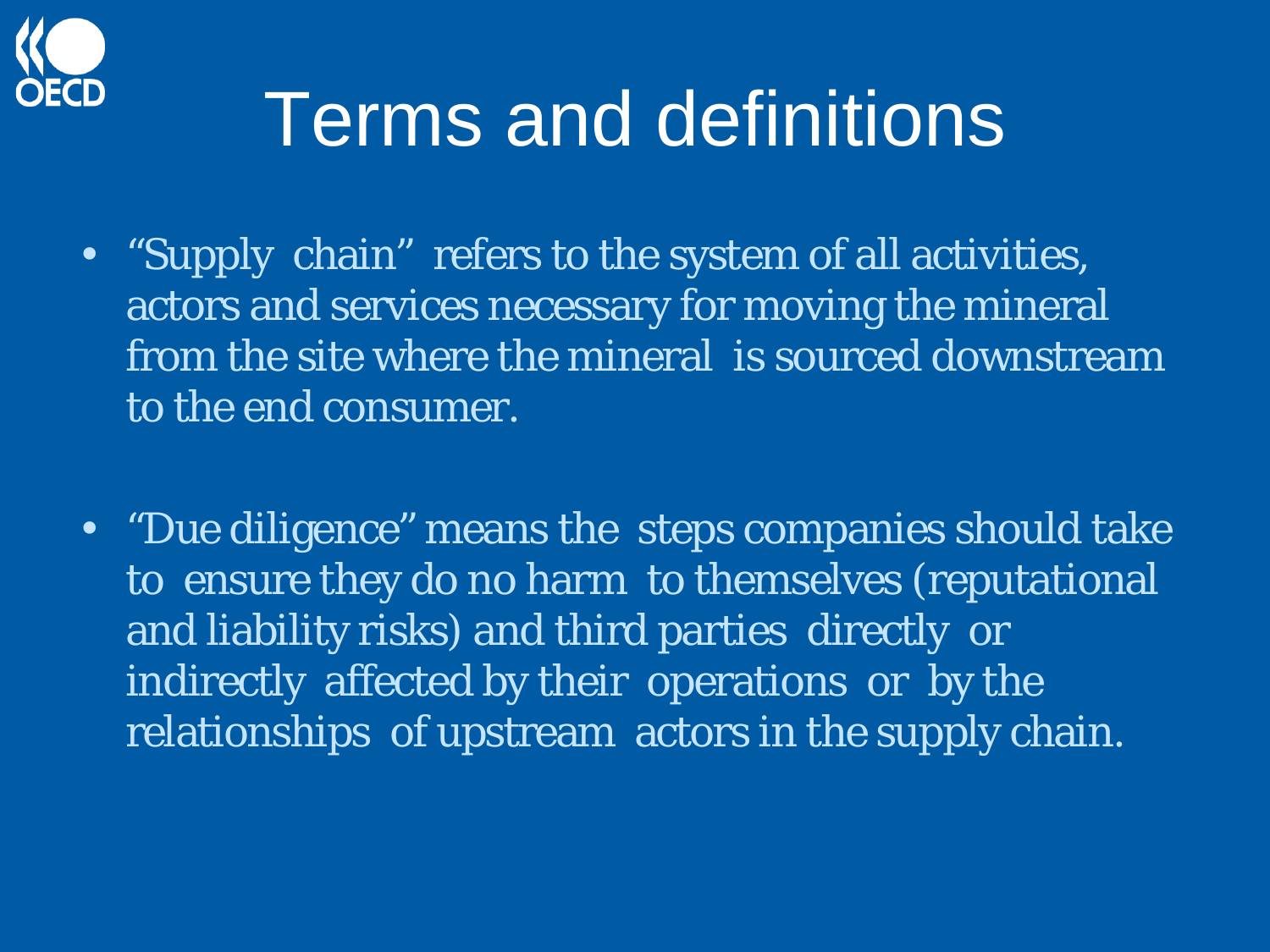

### Terms and definitions

• The rationale for the draft guidance is that companies are expected to perform due diligence for responsible supply chain management of minerals from conflict-affected and high-risk areas in order to discharge their corporate responsibilities and prevent or manage the adverse impacts associated with the mineral extraction, trade and handling in these areas.

• Minerals extracted, traded and handled in conflict-affected and high-risk areas are associated with financing parties to the conflict, corruption, financial crime, fraudulent misrepresentation of country of origin and chain of custody, tax evasion and violations of human rights, labour rights and international humanitarian law.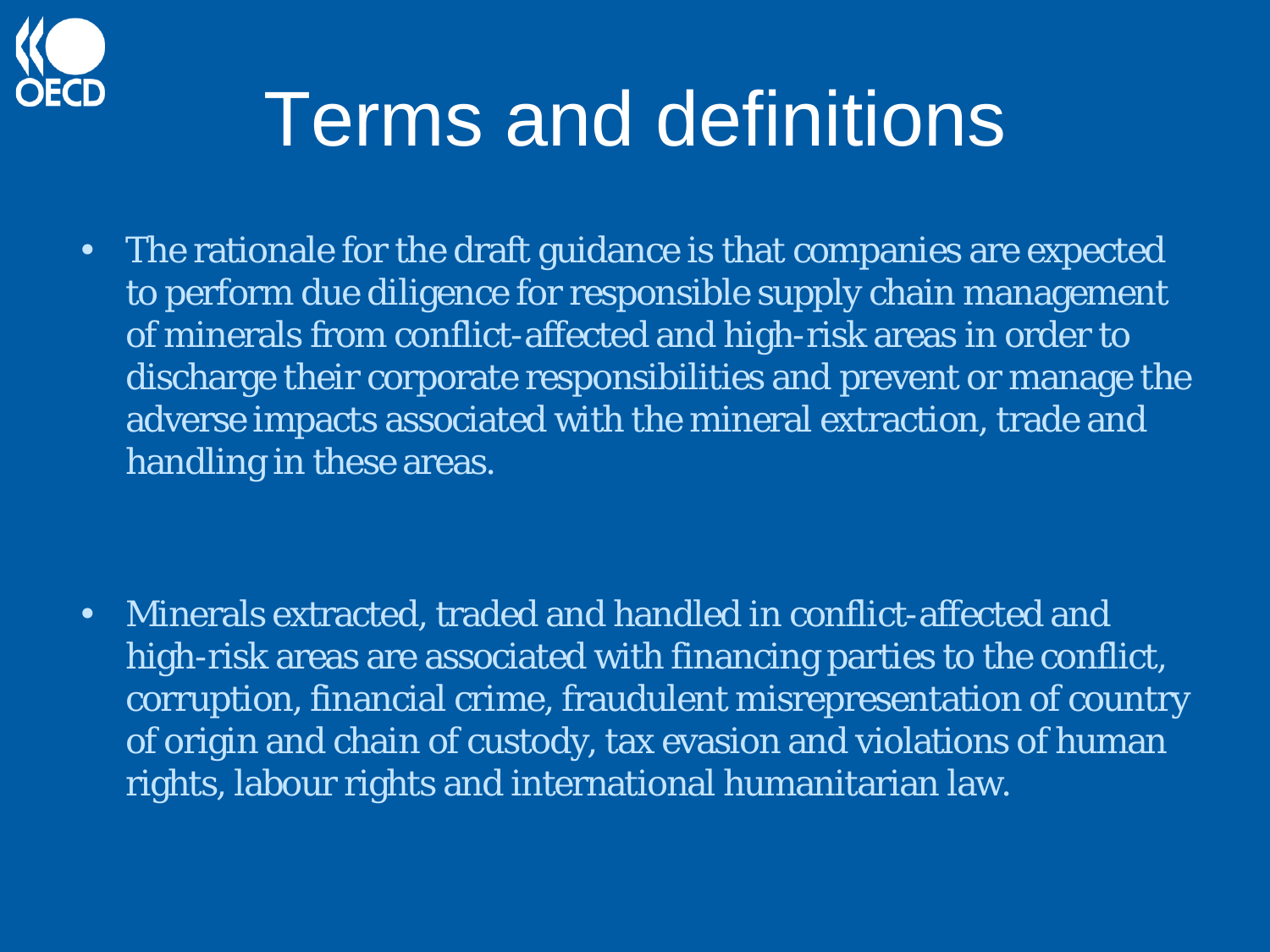

### Terms and definitions

- Downstream companies face "concurrent risks" in their supply chain because of the presence of upstream factors which by their nature have higher risks of generating adverse impacts.
- Risk-based due diligence in the supply chain refers to the company efforts to clarify its chain of custody and the qualitative circumstances involved in the mineral extraction, trade and handling in order to identify and manage actual, potential or perceived risks of harm associated the activities and relationships of all upstream actors with a view to avoiding adverse impacts.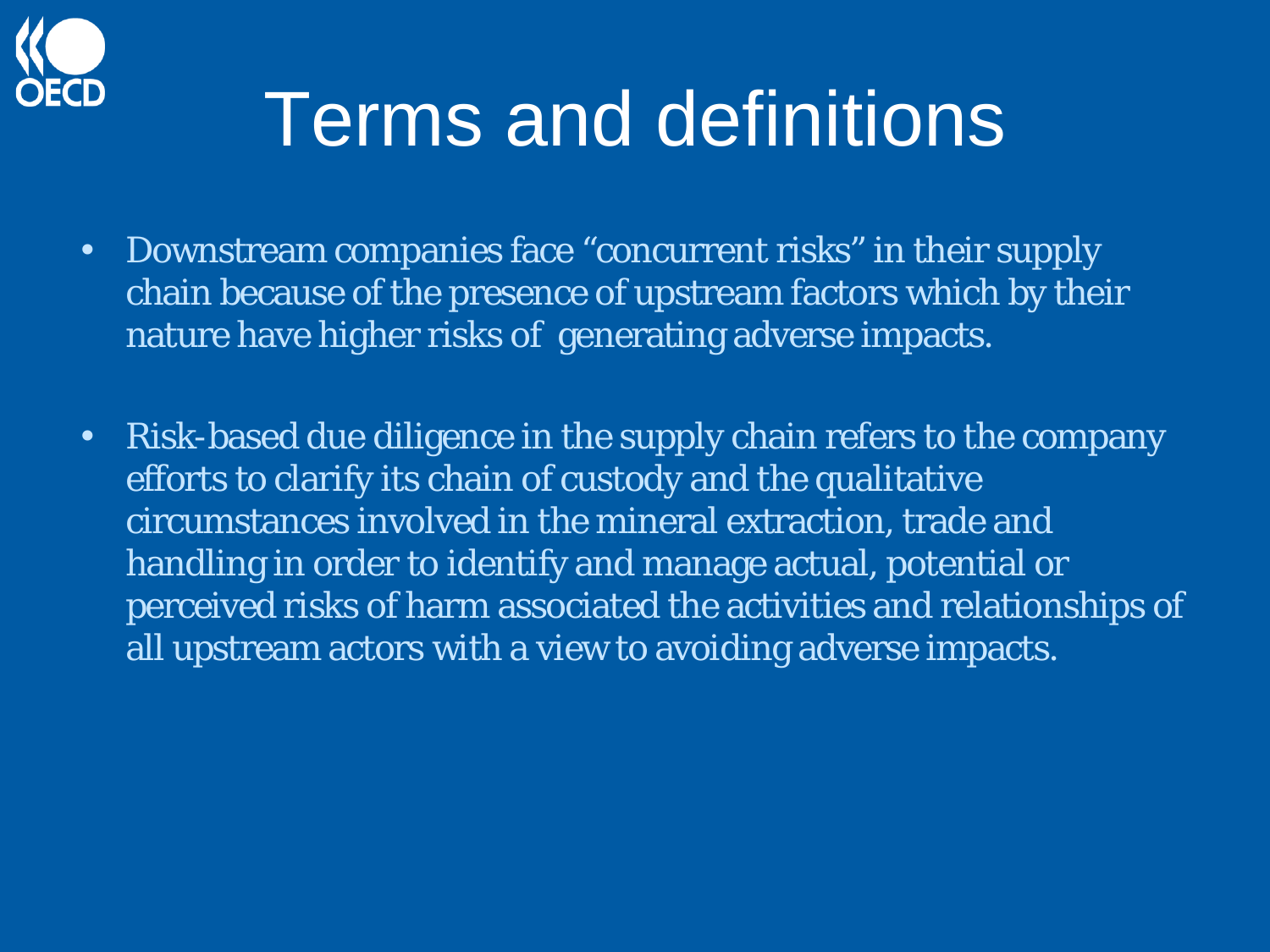

# Due Diligence Framework

- The draft due diligence guidance puts forward a framework for companies to manage risks in the supply chain structured around the procedural steps that companies should take to:
- (i) identify the factual circumstances that companies should consider while trading, handling, refining, manufacturing or selling minerals originating from conflict-affected and high-risk areas;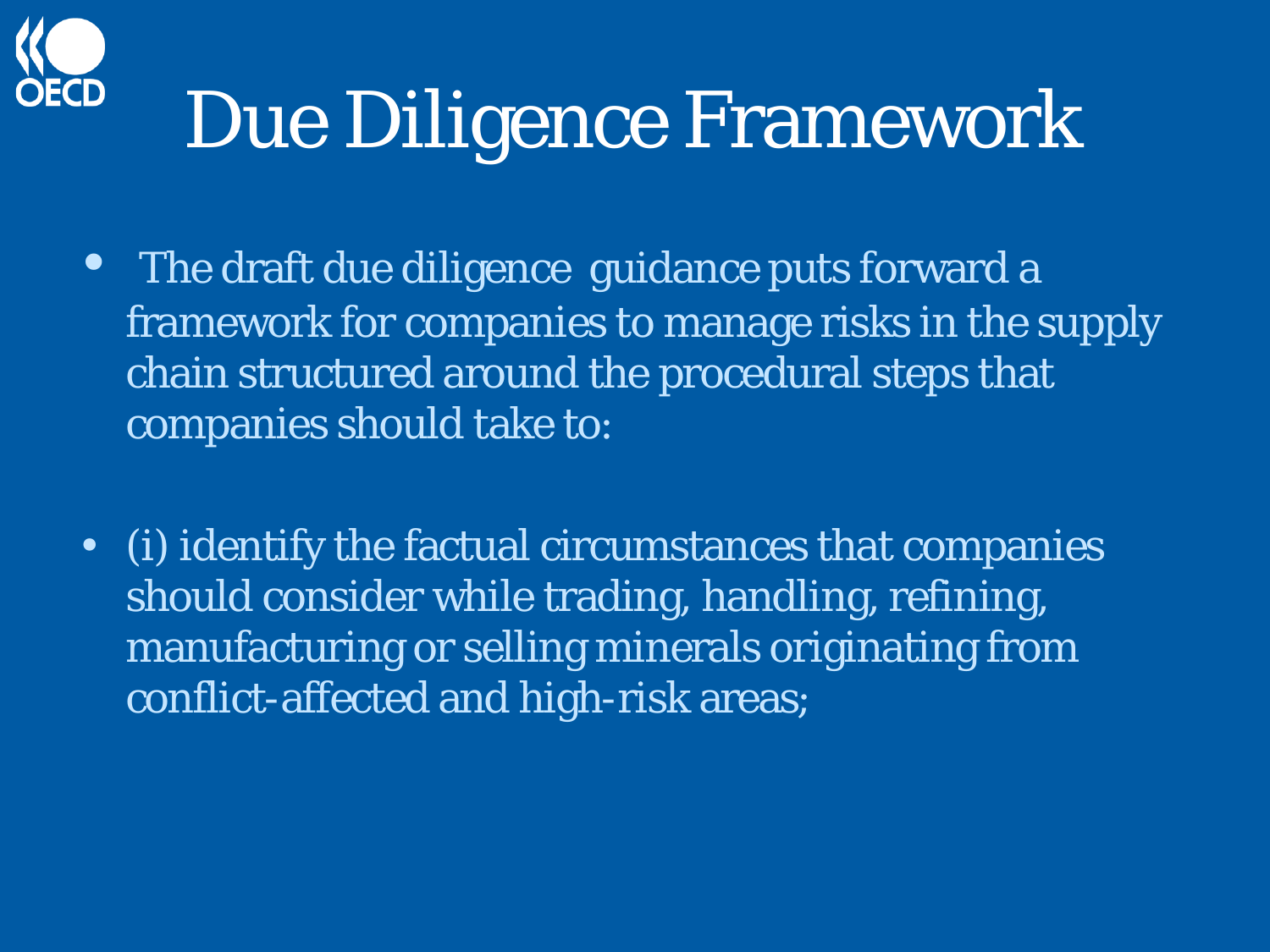

# Due Diligence Framework

- (ii) detect actual, potential or perceived risks by assessing the factual circumstances against applicable standards;
- (iii) devise sound risk management and mitigation strategies as appropriate, including improvement plans and step-wise improvement indicators.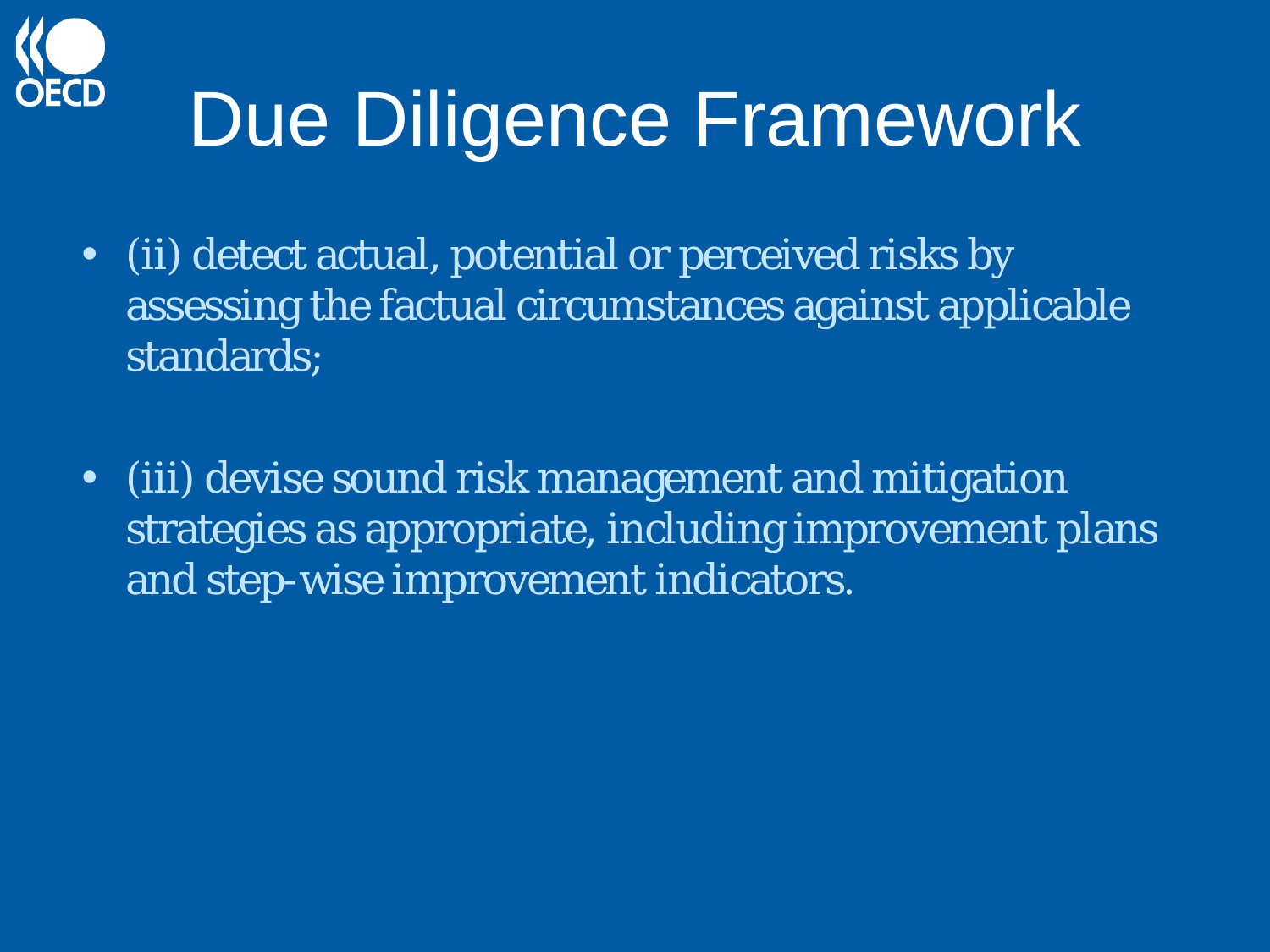

# Due diligence steps 1-5

- The process for conducting due diligence in the supply chain includes the following steps, which are expected of all companies regardless of their position in the supply chain:
	- 1. Strengthen company management systems
	- 2. Identify facts and assess risks in the supply chain
	- 3. Develop and implement a risk management strategy
	- 4.Independent third party audits (as appropriate).
	- 5. Disclose and report on supply chain due diligence practices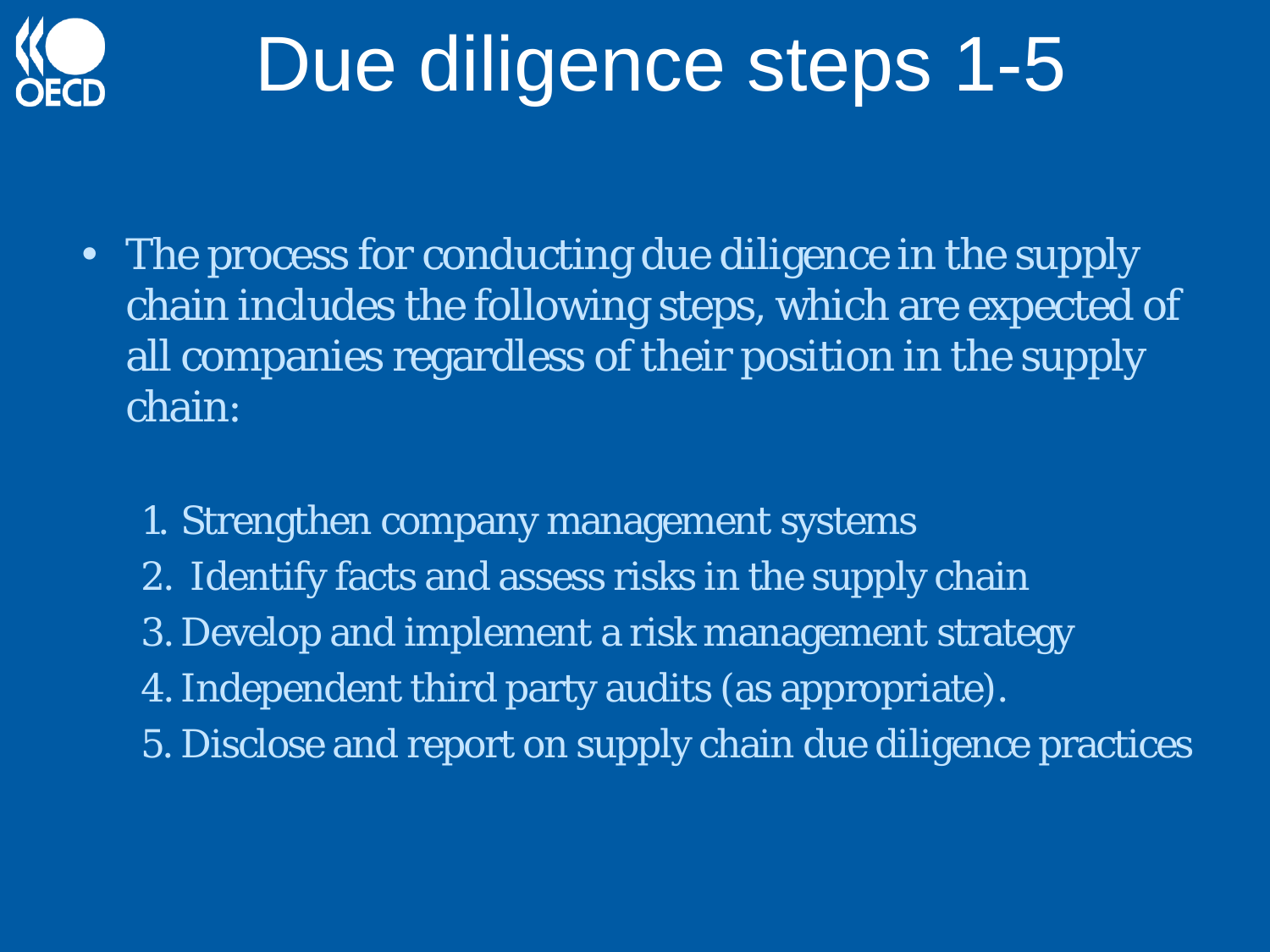

# Due diligence steps 1-5

- This guidance makes a distinction between the roles and due diligence requirements of companies handling, trading and processing raw *mineral concentrate* and those using *refined metals*.
- The companies handling mineral concentrate include local traders from country of origin, export houses, international concentrate traders and processors. It calls on these companies to establish internal controls based on the minerals in their possession and carry out risk assessments of suppliers as well as the circumstances of mineral extraction, trading and handling.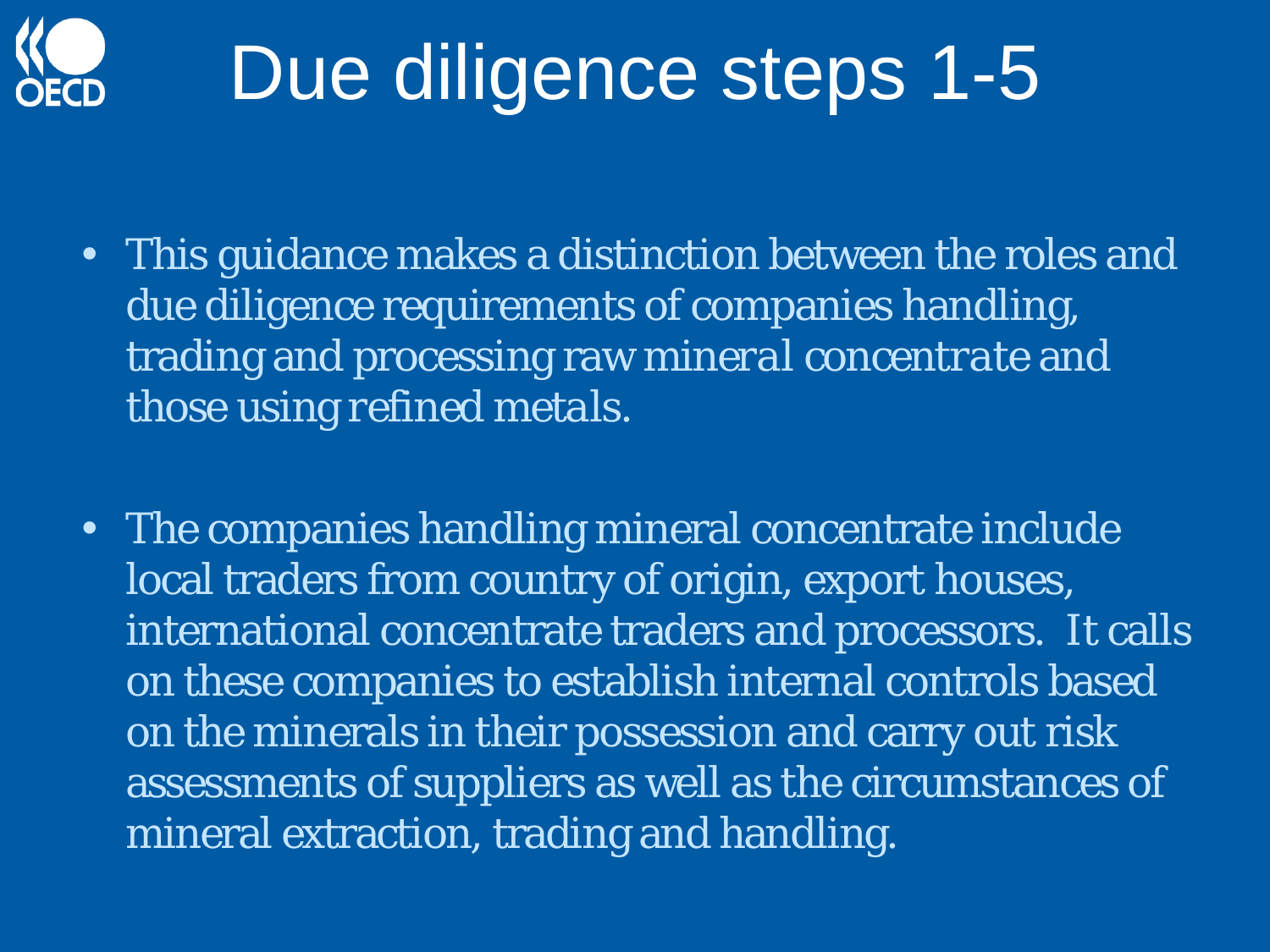

# Due diligence steps 1-5

- The guidance calls on companies using refined metals to conduct an in-depth review of the due diligence process on their suppliers (in particular, the companies handling mineral concentrates) and assess whether the due diligence measures put forward in this guidance are adhered to by them. These companies include metal market traders, component manufacturers and brand end users.
- This distinction reflects the fact that internal control mechanisms based on tracing minerals in a company's possession are generally unfeasible after processing, with refined metals entering the consumer market as small parts of various components in end products. By virtue of these practical difficulties, companies using refined metals should establish internal controls over their suppliers and focus their risk assessments thereon.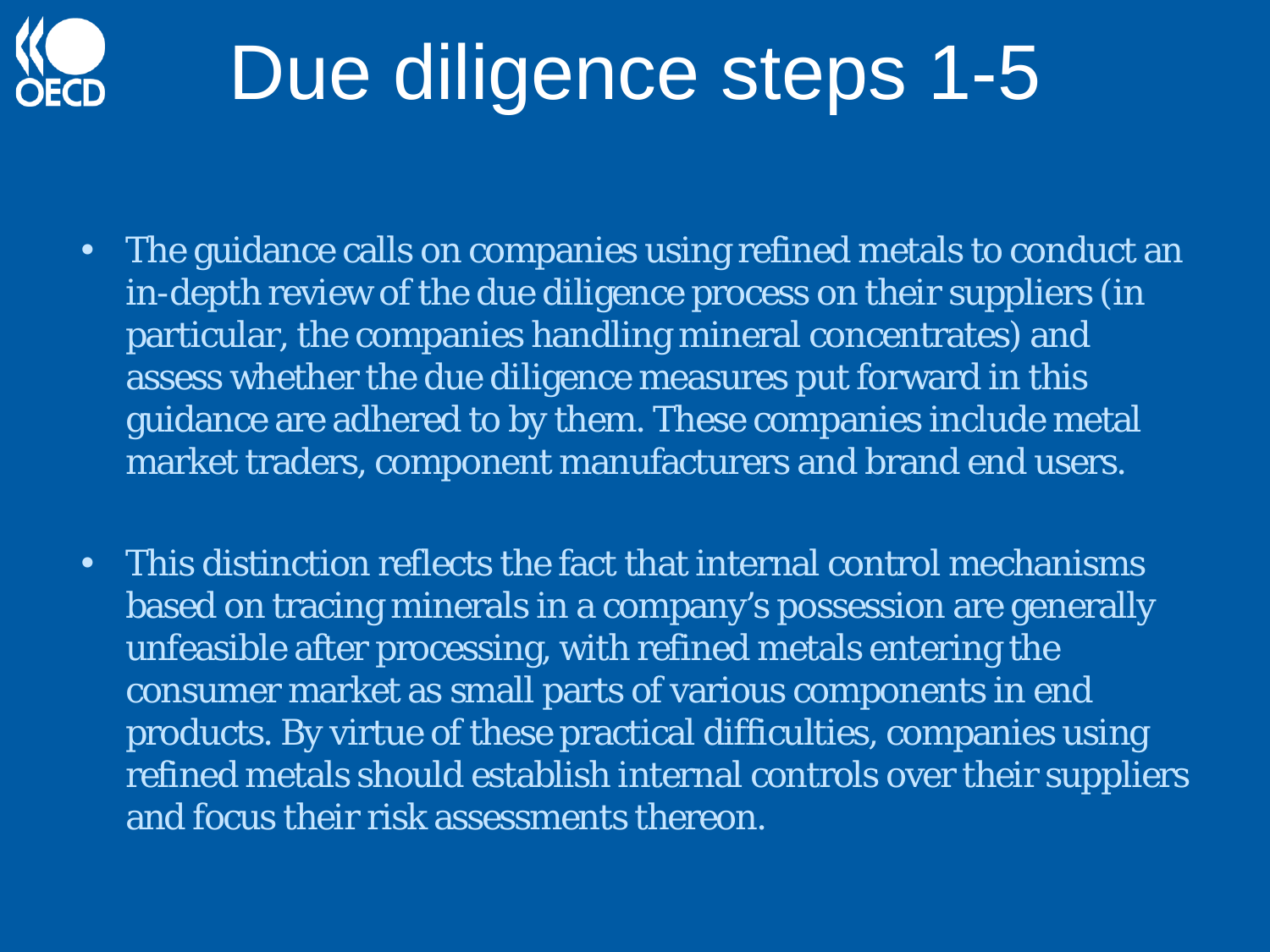# Step 1: Strengthen company management systems

- a. Create and clearly commit to a supply chain policy for minerals originating from conflict-affected or high-risk areas.
- b. Structure internal management systems to support supply chain due diligence.
- c. Establish a system of internal controls over the mineral supply chain, including (i) *for companies handling mineral concentrate*: setting up a system that generates chain-of- custody documentation;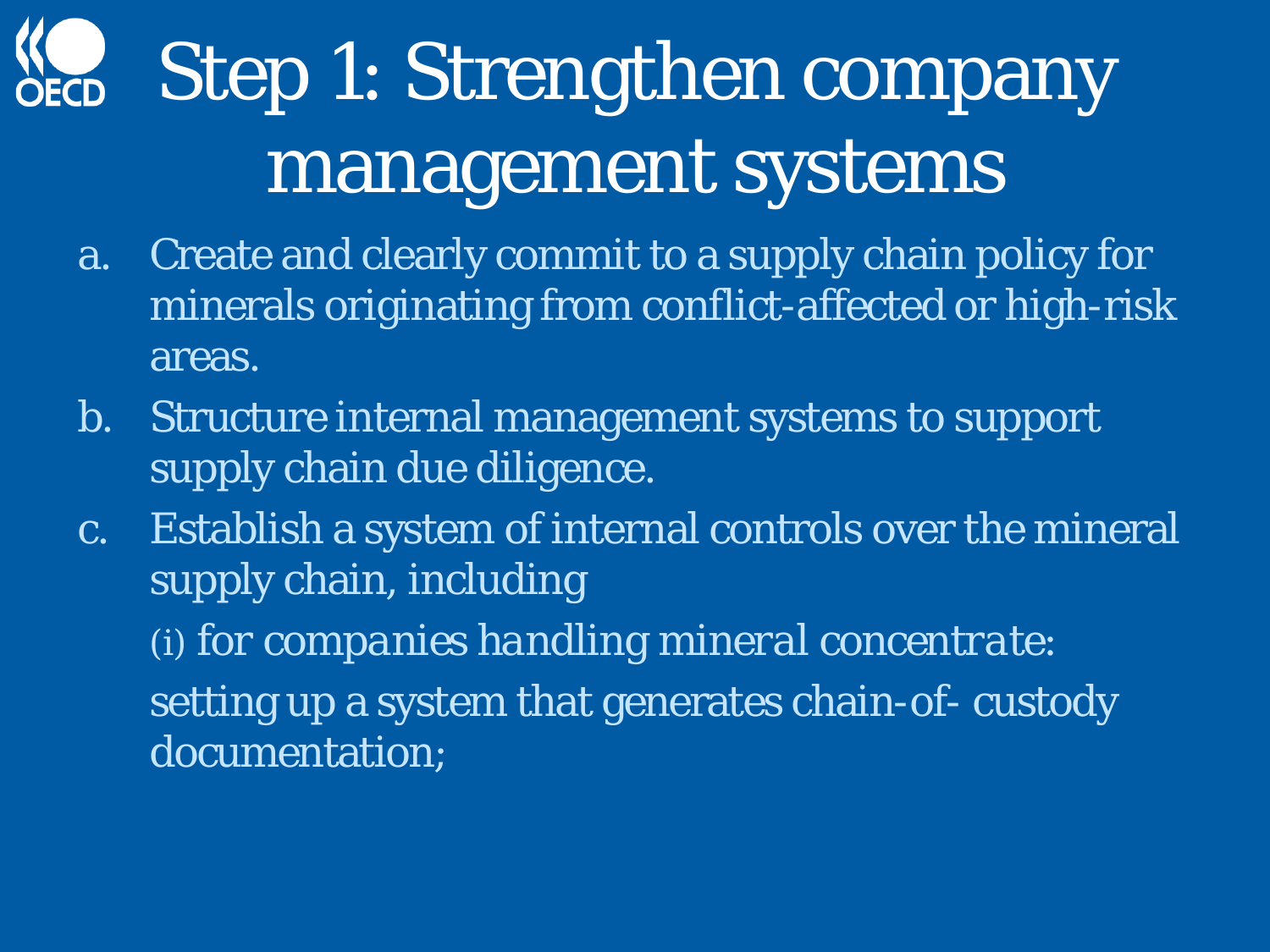# KC Step 1: Strengthen company management systems

• *(ii) for companies using refined metals:*

Introduce a system that generates documentation setting out the following data: identification of all actors in the refined metals supply chain; identification of all mineral processors, the processors' suppliers and the countries of origin and transport for the minerals in the supply chains of each processor.

d. Strengthen company engagement with suppliers.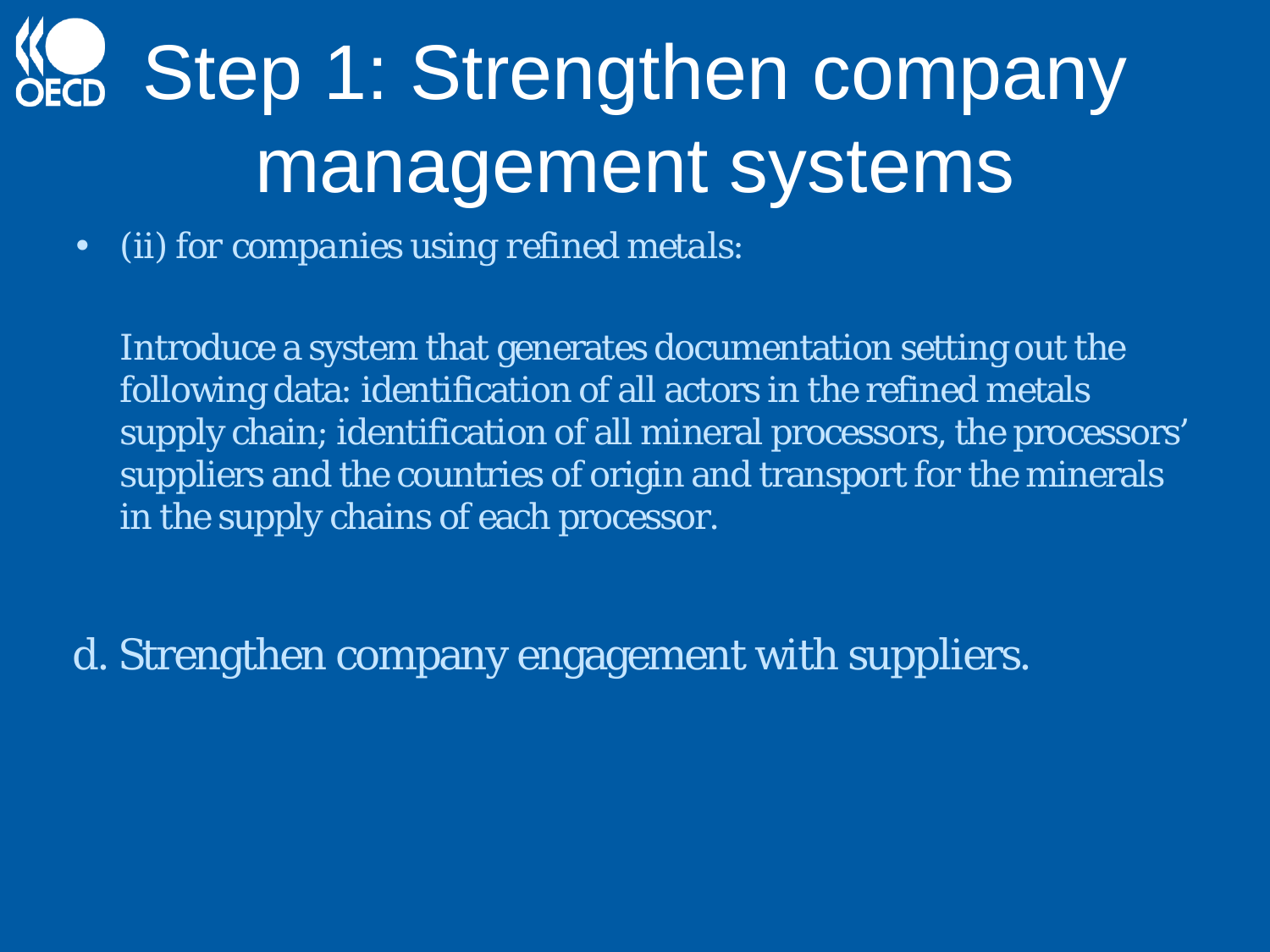

#### Step 2: Identify facts and assess risks in the supply chain

#### • Principles for fact and risk assessment:

- Independence of company risk assessors
- Competence of assessors
- Evidence-based approach
- Clear evidentiary standards
- Key Questions which risk assessment should answer
	- Know your suppliers
	- Know the circumstances of mineral extraction, trading, handling and export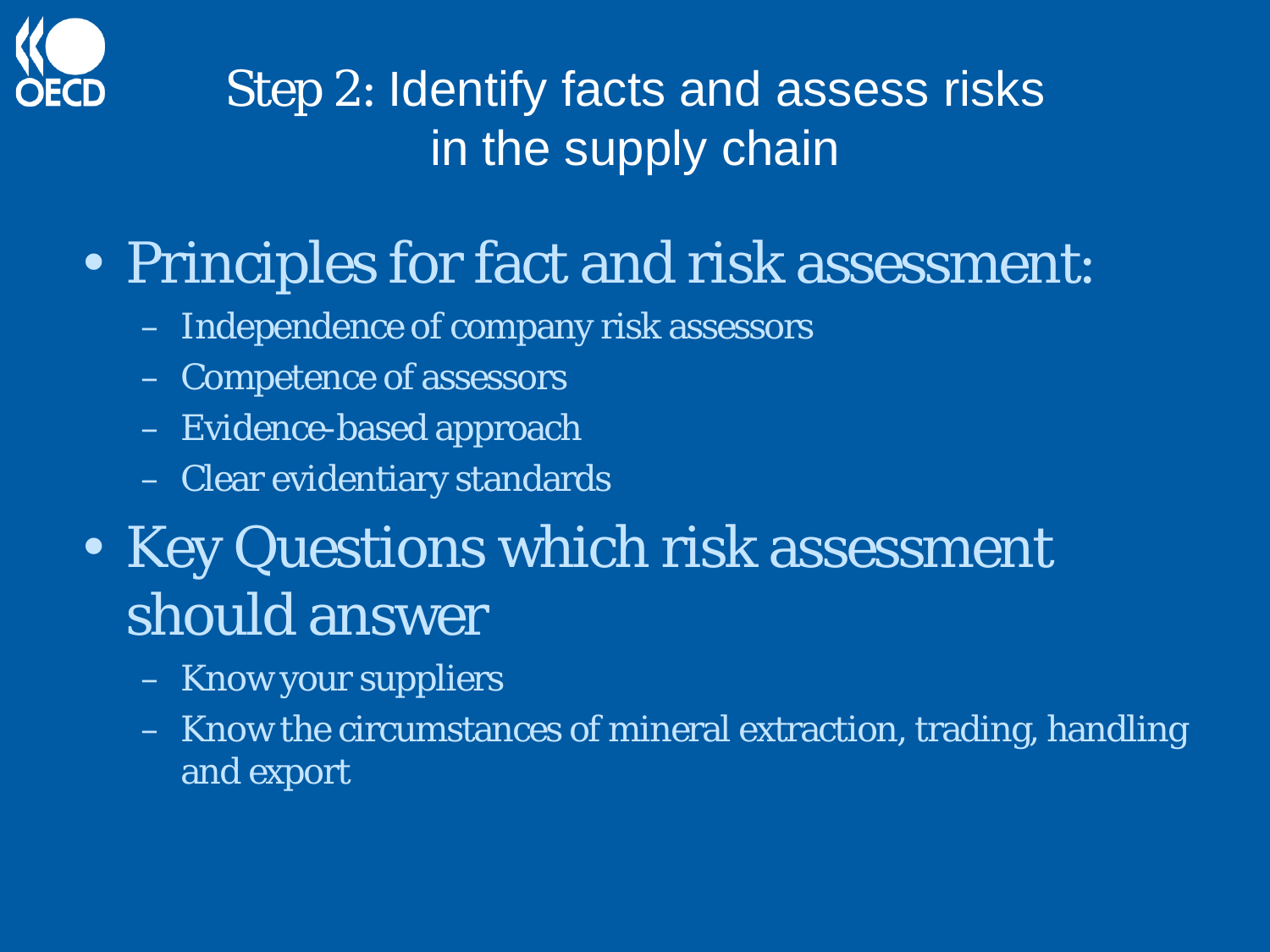### Step 2: Identify facts and assess risks in the supply chain (companies handling mineral concentrate) • Desk-based research

- Collect and review *standards of care*
- Studying profiles on potential conflict-affected countries of origin, neighbouring and transit countries
- Making an initial map of the factual circumstances of the company's supply chain(s)
- Preliminarily evaluate the risks

### • On the ground investigation

- Interviews
- Review of documentation
- Site visits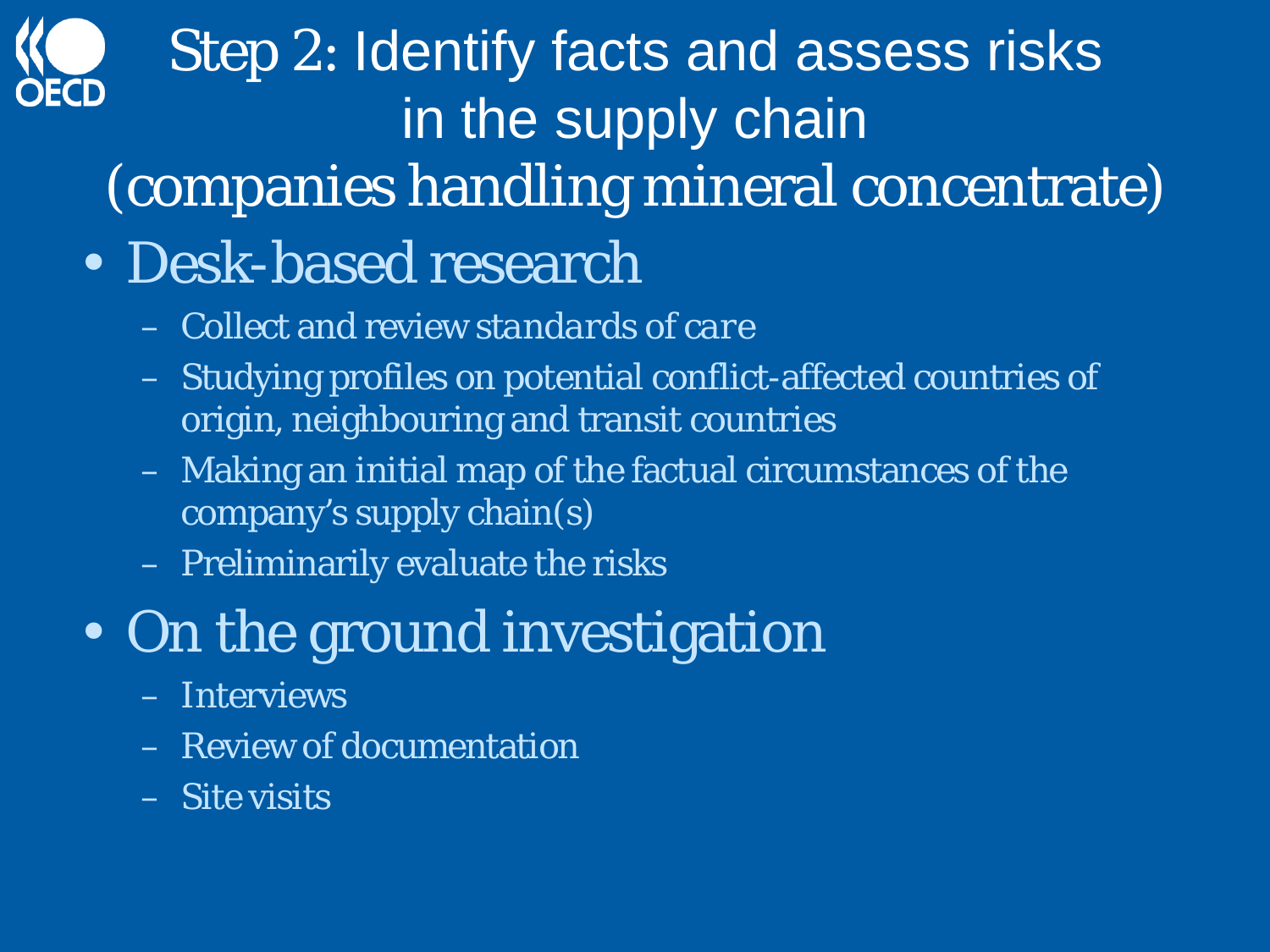

Identify facts and assess risks in the supply chain (companies using refined metal) • Risk Assessment for companies using

- refined metals looks very different than risk assessment for companies handling mineral concentrates:
	- 1. Supply Chain Mapping
	- 2. Reviewing evidence of due diligence by smelters and their suppliers
	- 3. Carry out spot checks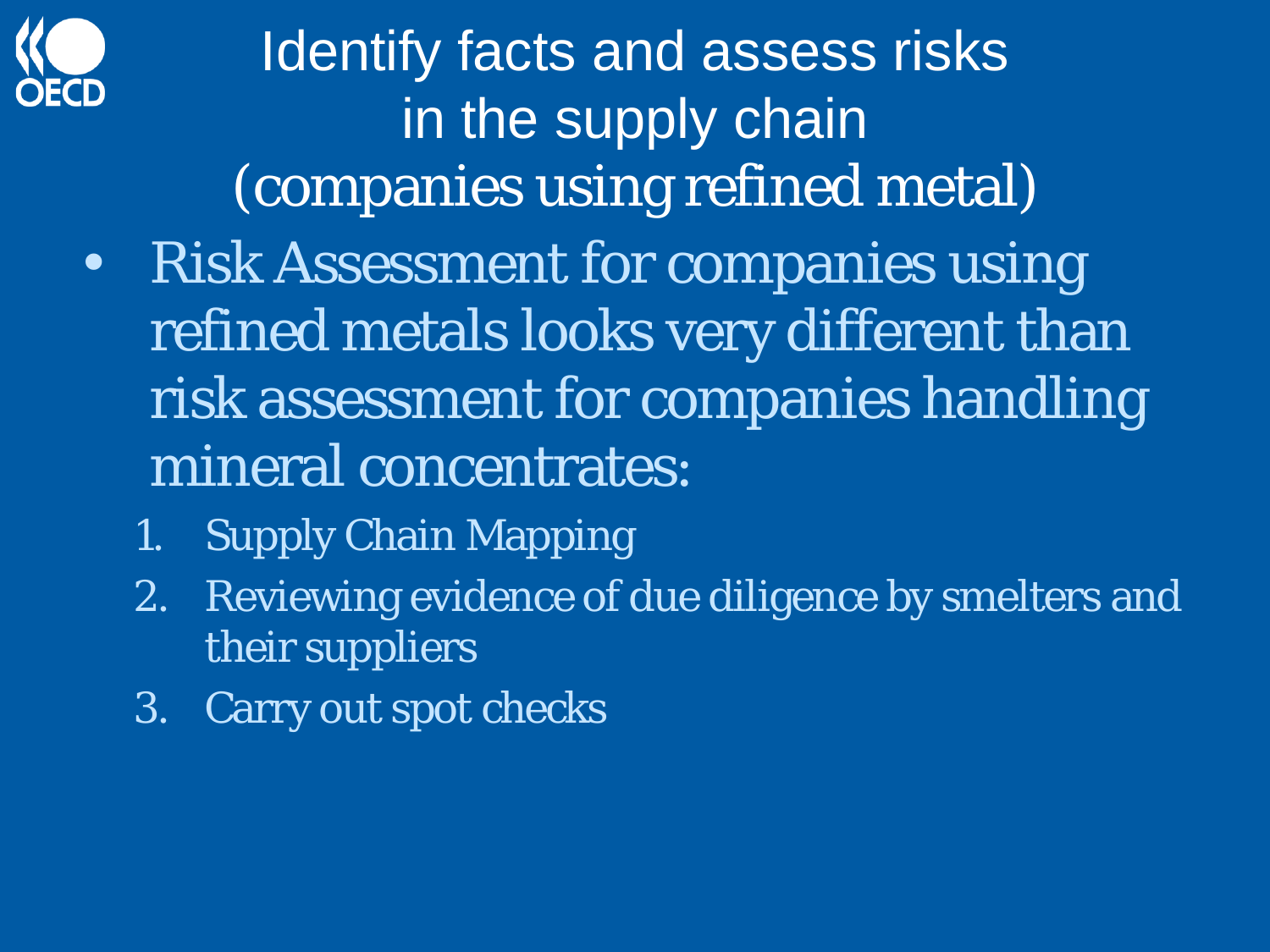### **NOECD** Step 3: Report findings and implement a risk management strategy

- Risk management means exclude risk by excluding a supplier or mitigate risk by continuing engagement with a supplier but using mitigation techniques
	- Improvement plan
	- Step-wise improvement performance indicators
	- Capability training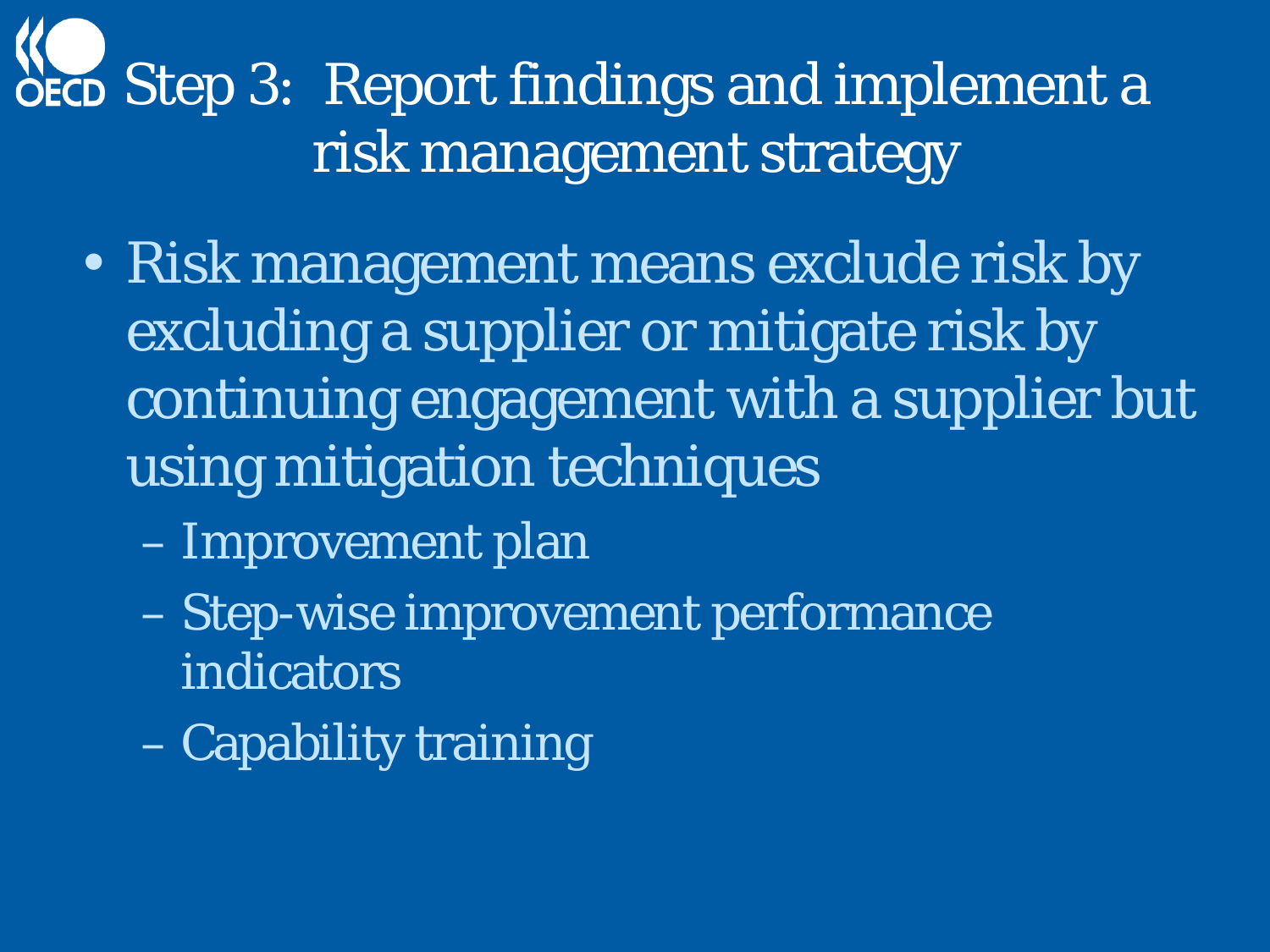# Step 4: Independent Third – Party Audit

- Principles of audits:
	- Independence
	- Competence
	- Accountability
- Audit activities
	- Audit preparation
	- Document review
	- In-site investigations
	- Audit Conclusions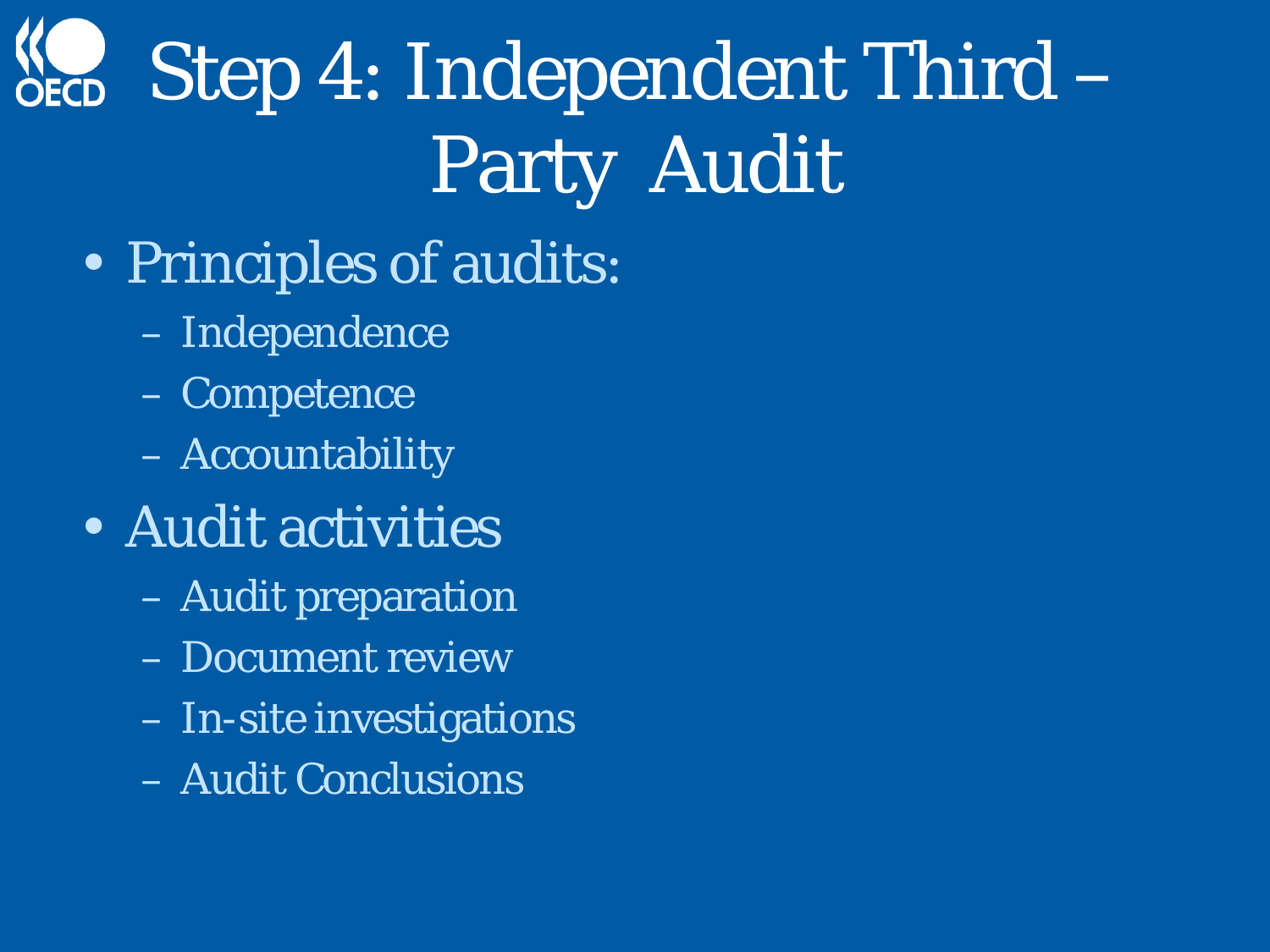

## Step 5: Strengthen company engagement with suppliers.

• Companies need to report publicly on the company supply chain due diligence in order to generate public confidence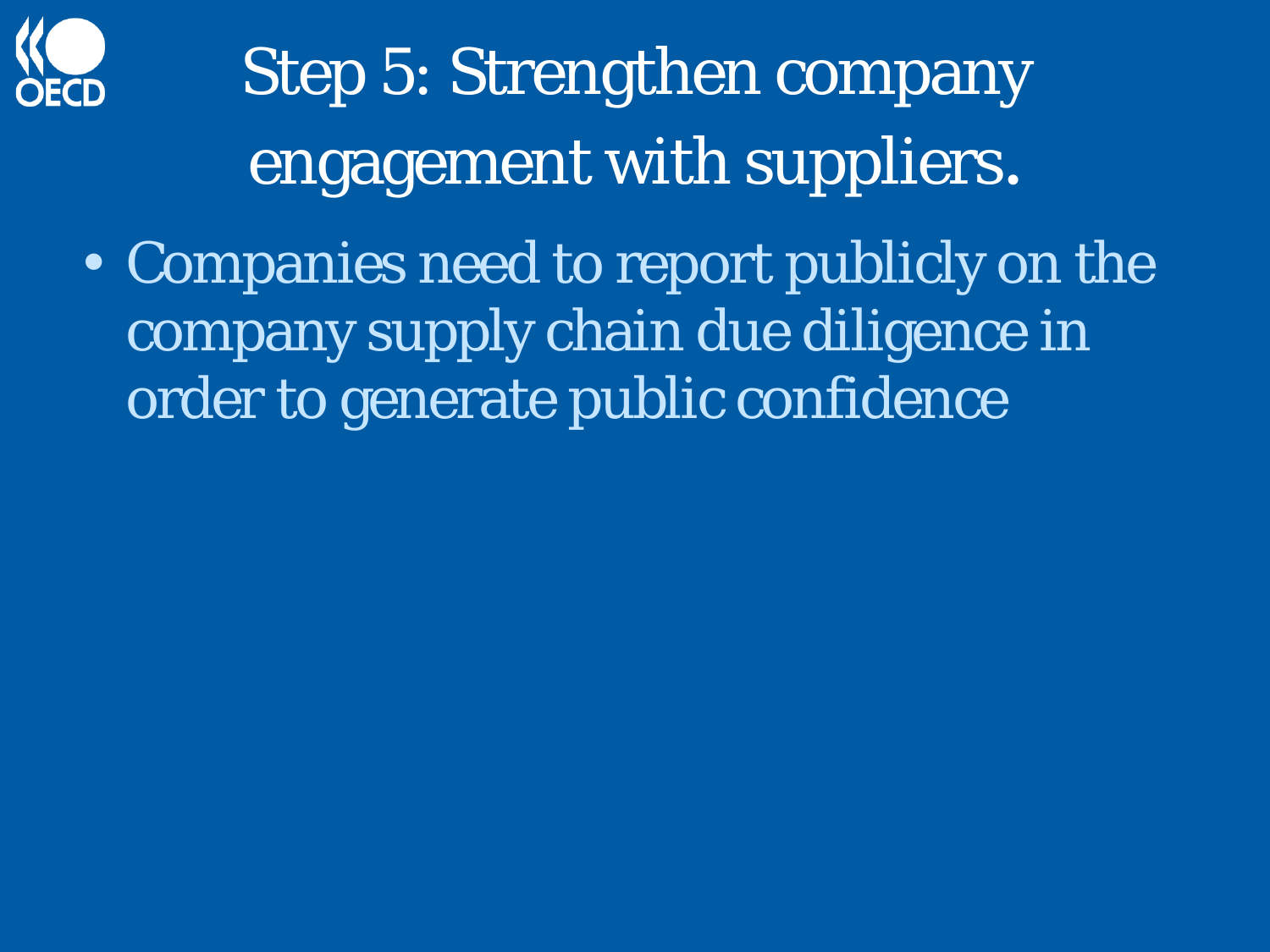

# The way forward

- It was agreed that the OECD-hosted working group in the mining and minerals sector would undertake the following work to inform the final draft of the guidance:
	- Elaborate consolidated standards and develop clear risk mitigation strategies in areas of artisanal mining & mining conditions, involvement of parties to the conflict and corruption & financial crime;
	- Refine and clarify the auditing recommendations in the guidance, and undertake a feasibility study on the institutionalisation of audits;
	- Determine the applicability of the guidance to other minerals, in particular gold, elaborate any additional recommendations if necessary and identify specific choke point in the gold supply chain.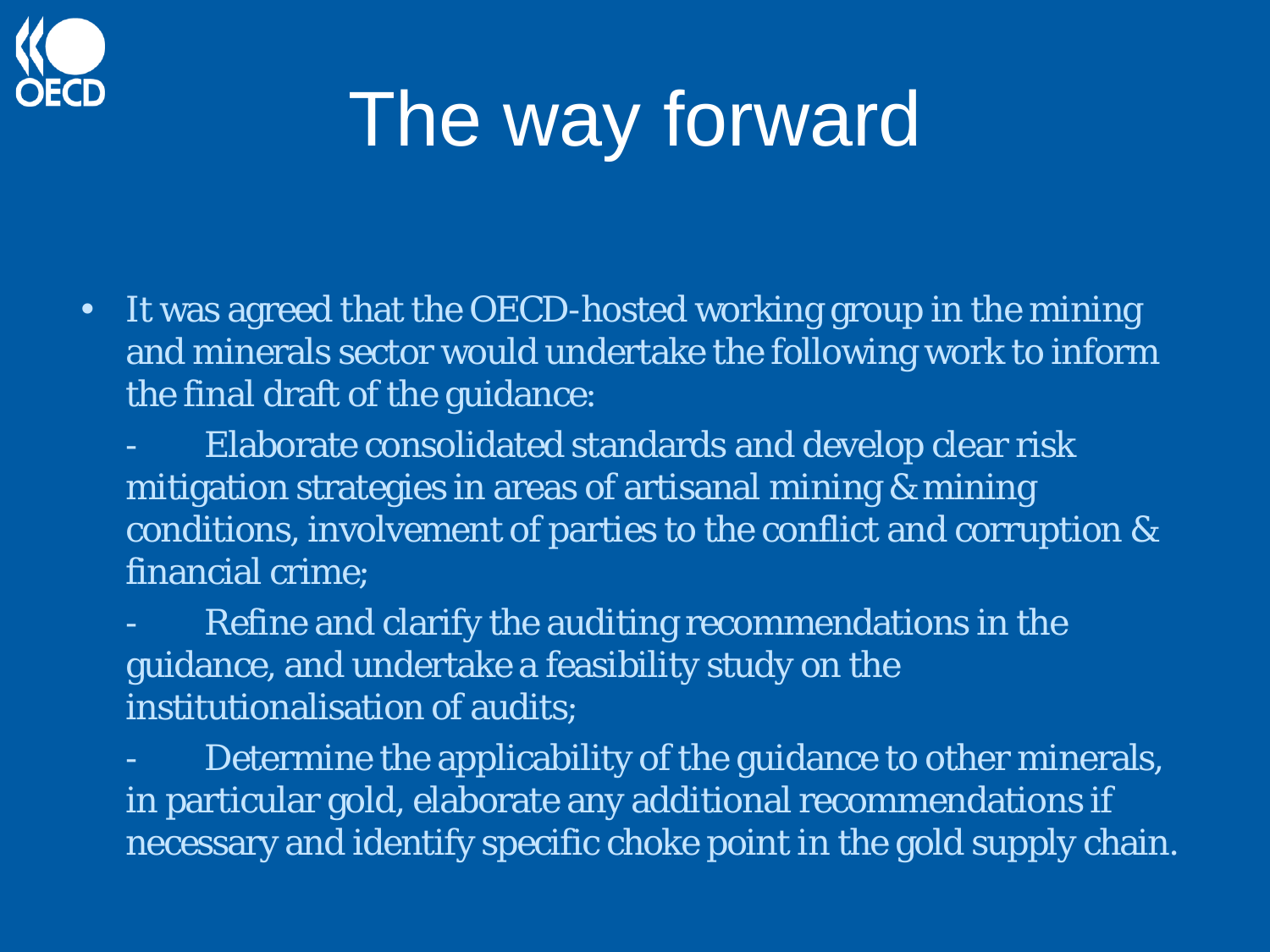

## The way forward

The 2009 UN Group of Experts on the Democratic Republic of the Congo has documented how the exploitation and trade in gold sustains conflict by funding illegal armed groups implicated in egregious abuses of human rights and violations of humanitarian law. Cross-border smuggling of gold in the Great Lakes Region prevents those countries from benefiting from the their natural resources, and gold from the region has become associated with risks of corruption and financial crime.

• Determine the applicability of the guidance to minerals of industrial origin and elaborate any additional recommendations if necessary to ensure the draft guidance applies to supply chain management of minerals of industrial origin from conflict-affected and high-risk areas.